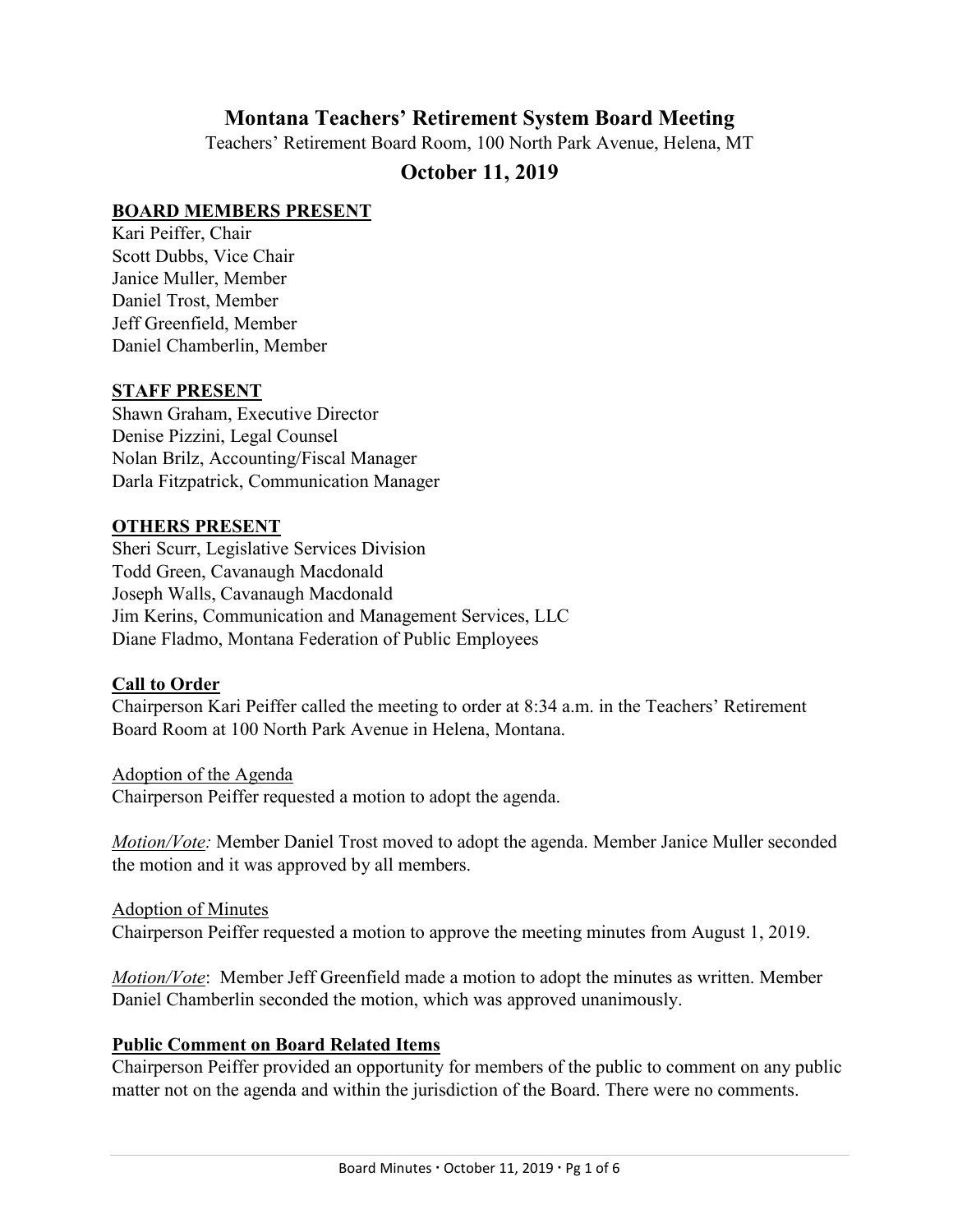# **Actuarial Valuation**

Todd Green and Joseph Walls of Cavanaugh Macdonald presented a summary of the 2019 TRS actuarial valuation. Mr. Green explained the role of an actuary is to estimate future benefits and make sure contributions are adequate, and he pointed out that 60-70% of the amount TRS pays out each year is covered by investment income.

As of June 30, 2019, the funded status has improved to 68.63%, up from 68.19% last year. The amortization period also decreased from 31 to 29 years. Mr. Walls stated that active membership had increased, but not as much as the number of retirees. Diane Fladmo of MFPE asked how long Tier 2 retirees might have to wait for a Guaranteed Annual Benefit Adjustment (GABA) increase. Legislation passed during the 2013 session requires the plan to reach at least 90% funded status before the Board can recommend an increase, and that will take several years. However, it will be many years before large numbers of Tier 2 members (those who entered the system on or after July 1, 2013) will be eligible for retirement.

Actuarial valuations conducted after November 1, 2018 must provide pension plans with certain risk disclosures under Actuarial Standards of Practice (ASOP) 51 requirements. The ASOP 51 standard allows actuarial firms to demonstrate they are operating under consistent practices. The TRS valuation includes a new Risk Considerations section that meets ASOP 51 requirements, and Cavanaugh Macdonald can conduct a more in-depth risk analysis if desired.

Mr. Green explained that the safest, most risk-averse approach would require much higher contributions to fund benefits. That approach is costly and impractical, so defined benefit pension plans instead look for acceptable risk that provides long-term growth as the reward. Cavanaugh Macdonald can produce stochastic analyses for the Board to model any number of risk scenarios (if returns are lower than expected for several years, if another major recession hits, and so on) and to illustrate the effect of various funding changes. Because the Legislative Fiscal Division soon will request pension data for its liability study (HB 533), Executive Director Graham recommended that the Board authorize an expanded risk analysis.

# Public Comment

Ms. Fladmo supported the recommendation to have TRS's actuaries conduct an expanded risk analysis. Sheri Scurr of the Legislative Services Division asked several questions about Cavanaugh Macdonald's methodology for evaluating probabilities and assessing risk.

*Motion/Vote:* Member Greenfield moved to adopt the July 1, 2019 valuation results from Cavanaugh Macdonald, including the new ASOP 51 section. Vice Chair Scott Dubbs seconded the motion, and it was passed by all members.

*Motion/Vote:* Vice Chair Dubbs made a motion to authorize Cavanaugh Macdonald to perform an expanded TRS risk analysis. Member Trost seconded the motion, and it was passed unanimously.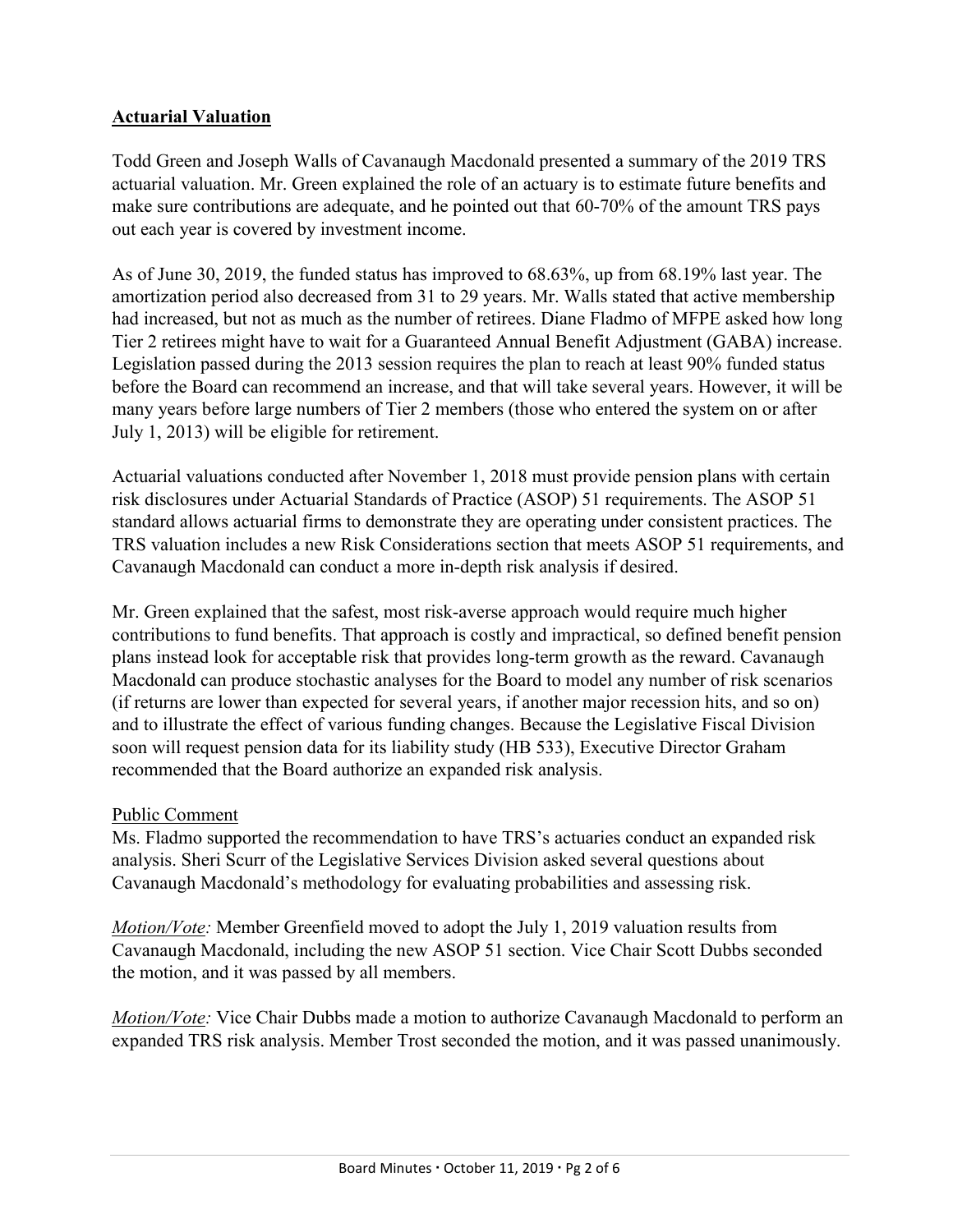# **Strategic Planning**

Jim Kerins of Communication and Management Services (CMS) presented an updated draft of the TRS Strategic Plan and Commitment Worksheet, which had been discussed in detail at the August 1, 2019 meeting. Mr. Kerins and the TRS leadership team then met in September to refine the plan and to assign target completion dates to items on the commitment worksheet.

Members of the Board suggested additional refinements to the TRS mission statement and the list of strengths, challenges, opportunities and threats, and they concurred with TRS's proposed timeframes for achieving specific objectives. The final 2019-2021 Strategic Plan Summary will be posted on the TRS website and the Board will conduct another thorough review in 2021.

#### Public Comment

Ms. Fladmo thanked the TRS Board and management team for incorporating suggestions from MFPE and for their commitment to member education.

# **Administrative Business**

### Investment Report

Member Greenfield provided the latest monthly Board of Investments snapshot document showing the status of TRS assets. He mentioned that while growth was positive for the year, economic factors such as recent trade tariffs were affecting all plans.

Mr. Greenfield announced that Joe Cullen, the BOI's Chief Investment Officer, had resigned to take another position outside BOI. Before beginning a search for Mr. Cullen's replacement, the BOI Board discussed overall staffing and leadership roles and ultimately agreed that the CIO position brings value to the organization. They also will begin interviewing candidates to replace the Deputy Director, who had retired. Member Greenfield expressed confidence in the BOI's leadership and investment management strategies.

# Financial Statements and Budget Reports

TRS Fiscal Manager Nolan Brilz reviewed financial statements for the fiscal year that ended June 30, 2019. These will be included in the Consolidated Annual Financial Report. TRS's fiduciary net position increased by \$72 million for the year and net investment income, while positive, was lower than in the previous year. Contributions increased, as did benefit payments, as expected. The TRS operating budget showed a surplus, but audit fees will cut into that. The fund balance statement mirrored information provided earlier by Member Greenfield.

Phase 3 of the M-Trust project is scheduled to end in a few weeks and should come in under budget. Mr. Graham reminded the Board that although the project is ending, some additional system enhancements are planned, and he will bring a budget amendment to the Board next May to cover contractor expenses for the remainder of the current fiscal year. The current project manager, Jane Fournier, is retiring but TRS will retain Monica Arsenault, who will take over project management duties in addition to working as the system test lead.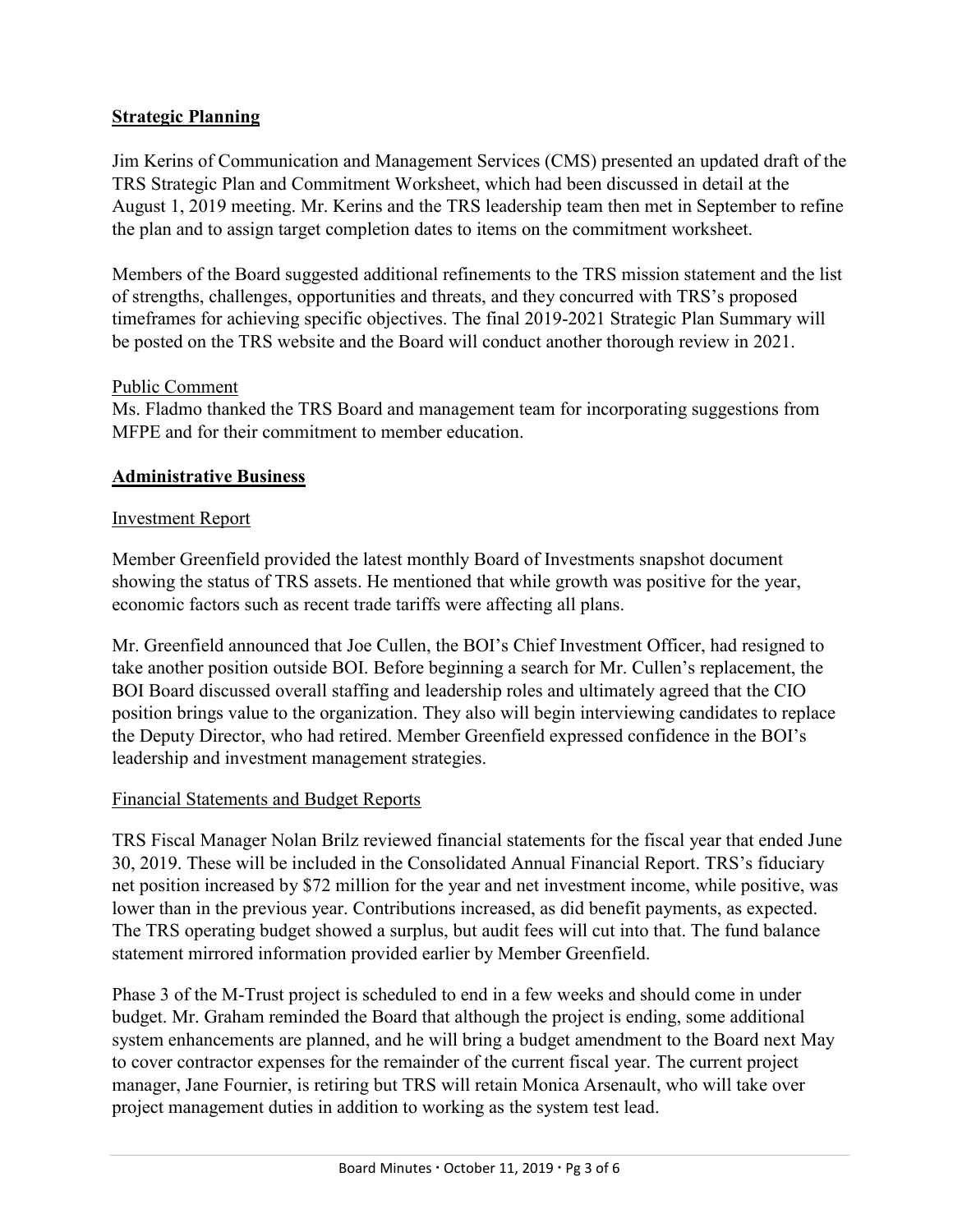Mr. Graham praised the M-Trust project team and reported that staff are happy with the system. Mr. Brilz said employers often compliment TRS on its employer reporting systems as well.

# NAPPA Report

Chief Legal Counsel Denise Pizzini attended the NAPPA conference in June. Fiduciary duties and litigation were the focus of discussion this year. For example, a lawsuit was brought against another state's retirement system for failing to provide adequate information about whether a spouse would be entitled to benefits after the retiree's death. Ms. Pizzini and Mr. Graham assured the Board that our retirement application and other materials are very clear on this point; in fact, if a married retiree elects the Normal Form single-life annuity, TRS requires the spouse's notarized signature. The group engaged in further discussion about how TRS communicates this kind of information to members prior to retirement.

# Tentative 2020 Meeting Dates

The first two meetings in 2020 are scheduled for February 14 and May 8. There were no known conflicts. Other tentative dates are August 7, October 9, and December 4, 2020.

Public Comment There was no comment.

# Next Meeting Date

The next regular meeting of the TRS Board will be held on December 6, 2019.

# **Executive Director's Report**

# Executive Summary

No staffing changes had occurred since the August meeting; however, Mr. Graham had not yet announced the hiring of Jacie Vonada, who previously worked for the Legislative Services Division. She replaced Christian Ward as the TRS Executive Secretary in June when Mr. Ward transitioned into Kim Lloyd's former position on the Accounting team.

TRS had received a preliminary schedule and schematic drawings for remodeling the TRS building on Sixth Avenue. Work should be complete by spring 2020, and another state agency is interested in leasing it. Mr. Graham reported he will continue to pursue sale of the building, potentially to the Department of Administration or Board of Investments.

Mr. Graham announced he will speak at each regional meeting of the Montana Association of School Superintendents this winter. The goal is to encourage superintendents to promote TRS as a recruitment and retention tool. Kirk Miller, Executive Director of the School Administrators of Montana, helped to secure time on the MASS agendas for TRS. Mr. Graham stated he would like to attend these meetings in every non-legislative year, and the Board agreed.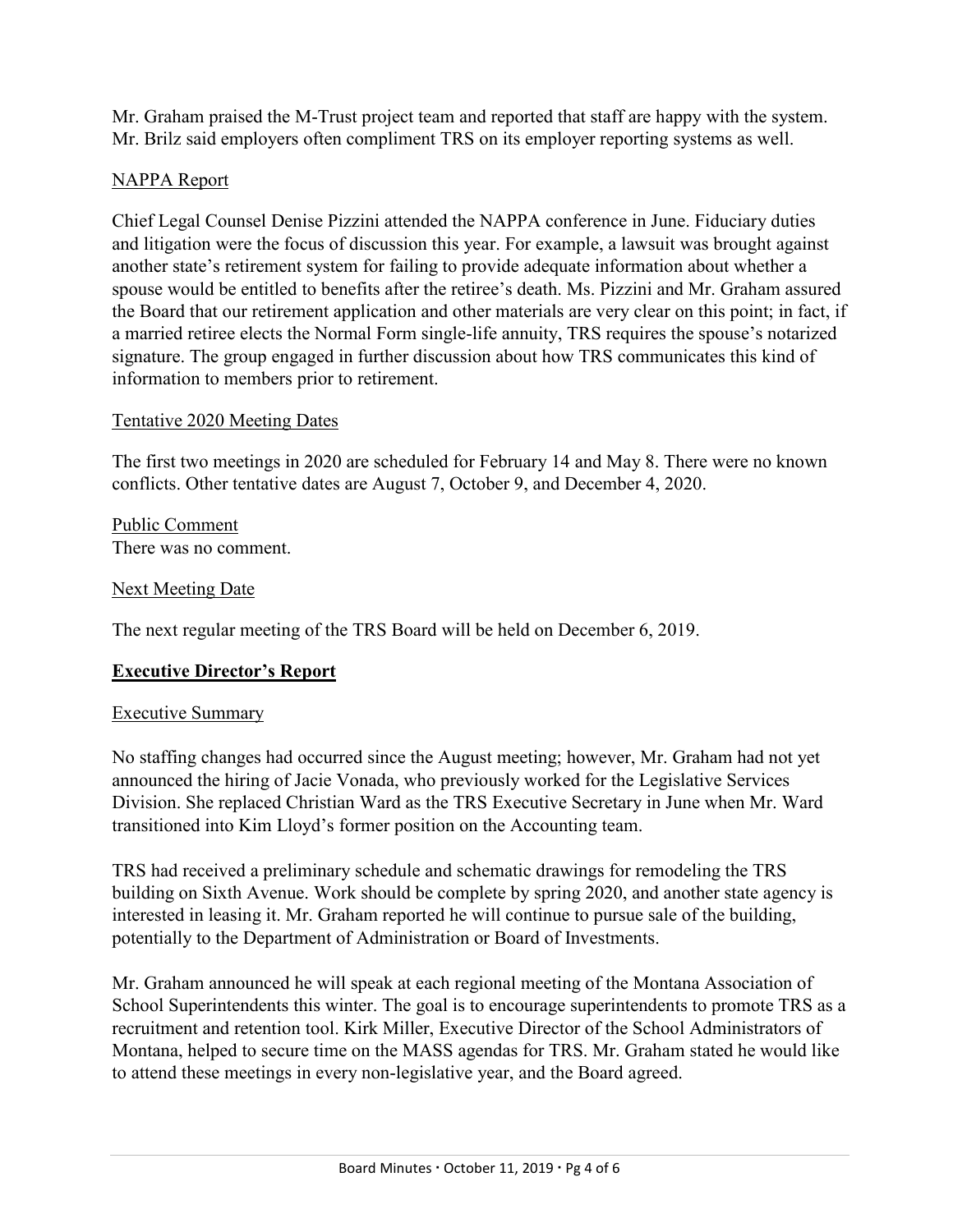Public Comment No members of the public were present.

# **Board Training**

### Fiduciary Duties

As part of annual fiduciary duty and conflict of interest training, Ms. Pizzini discussed with the Board the meaning of the term "fiduciary," and the history of the development of fiduciary duties. Ms. Pizzini provided information regarding statutes, regulations and other sources of fiduciary duties applicable to the TRS board, and examples of circumstances that have been determined to be violations of fiduciary duties or conflicts of interest.

Public Comment

There were no members of the public in attendance.

# **Applications and Benefit Adjustments**

Mr. Graham reported that TRS staff processed 521 applications for retirement between April 1 and August 31, 2019, which comprise the bulk of retirement applications for the year. The average retiree age was 61.55 years with an average 25.5 years of service and average benefit of \$2,341 per month.

# **Legal Counsel's Report**

# Legal Issues

Ms. Pizzini updated the Board on the procedural status of the Zabrocki contested case. She reported the district court granted TRS's motion to dismiss Zabrocki's claim seeking a declaratory judgment on the constitutional issue raised prior to hearing as an improper matter to be determined through judicial review. She indicated that unless Zabrocki attempts to directly appeal the dismissal to the Supreme Court, the next step should be for Judge Menahan to issue an overall briefing schedule on the underlying issues in the case.

The other pending legal issue is the Thane matter, which was brought before the Board at the August 1, 2019 meeting. A hearings examiner has been assigned and preliminary statements are due October 18. The normal process of discovery will proceed thereafter. Once the hearings examiner has issued a proposed order, it will come back to the Board for their final decision.

Ms. Pizzini informed the Board that a TRS retiree has requested time on the December 6, 2019 meeting agenda to discuss some concerns regarding a past contested case. She advised the Board that the concerns he intends to raise are not entirely clear, but he will be asked to clarify the issues for presentation to the Board prior to the meeting and information will be provided in the Board packet. She explained that any member of the public may attend and comment at meetings, but if